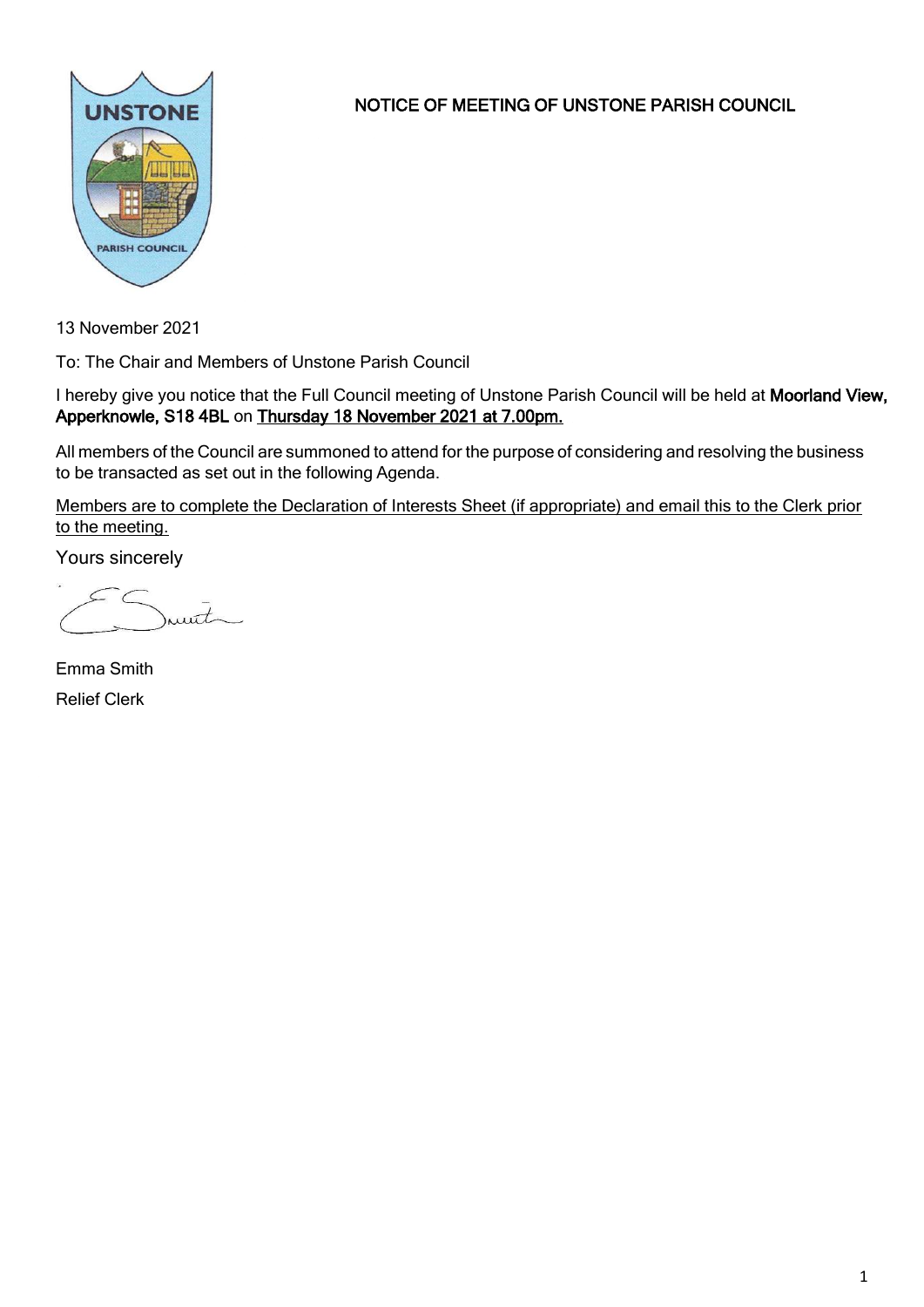### 1. To receive apologies for absence.

### 2. Variation of Order of Business.

### 3. Declaration of Members Interests and Requests for Dispensation

Members are requested to declare the existence and nature of any disclosable pecuniary interest and/or other interest, not already on their register of interests, in any item on the agenda and withdraw from the meeting at the appropriate time, or to request a dispensation. Please note that appropriate forms should be completed prior to commencement of the meeting.

4. Confidential Item – To determine which items, if any, on the Agenda should be taken with the public excluded. If the Council decides to exclude the public it will be necessary to pass a resolution in the following terms:-

"That in view of the confidential nature of the business about to be transacted, to consider a resolution to exclude the Press and Public from the meeting in accordance with the Public Bodies (Admission to Meetings) Act 1960, s1, in order to discuss the item."

### 5. To confirm the minutes of the Council Meeting held on 21 October 2021

### 6. **Reports**

- (a) If the Police Liaison Officer is in attendance they will be given the opportunity to raise any relevant matter
- (b) If a County Council or District Council Member is in attendance they will be given the opportunity to raise any relevant matter.

### 7. Chair's Announcements

### 8. To note/discuss Clerks report/correspondence received

- (a) Road Closure Main Road, West Handley, 19/01 25/01/2022 To facilitate cabling works DCC
- (b) Road Closure Gipsy Lane, Apperknowle, 07/02 20/02/2022 To facilitate water apparatus installation works Severn Trent Water
- (c) Road Closure Hundall Lane/Windmill Lane, Old Whittington, 04/01 11/01/2022 To facilitate highway drainage works DCC
- (d) NEDDC Leaders Briefing November 2021
- (e) Road Closure A61 Unstone Dronfield Bypass, 29/11 to 02/12/2021 To facilitate 40mph speed restriction with lane closures in both directions for highways assessment works DCC
- (f) NEDDC Christmas Market in aid of Ashgate Hospice 27 November 2021 10am-3pm Technique **Stadium**

### 9. To note DALC and other items circulated for information

(a) DALC Circular amended for November 2021

### 10. To discuss Dronfield Cycle Path

### 11. To discuss Independent Playground Inspection Report

### 12. Caretakers report

- (a) To note caretakers report circulated to all Councillors
- (b) To note Bus Shelter repairs Main Road, Unstone
- (c) To note Whittington Lane play area repair to spinner bowl

### 13. Responsible Financial Officer report

- (a) To approve the payment list for November 2021
- (b) To approve the bank reconciliations up to 31 October 2021
- (c) To note the CCTV installation at Whittington Lane park
- (d) To note Discretionary Reopening Grant £4,000
- (e) To approve tree works quotes based on Inspection report

# 14. Planning Application

No planning applications received